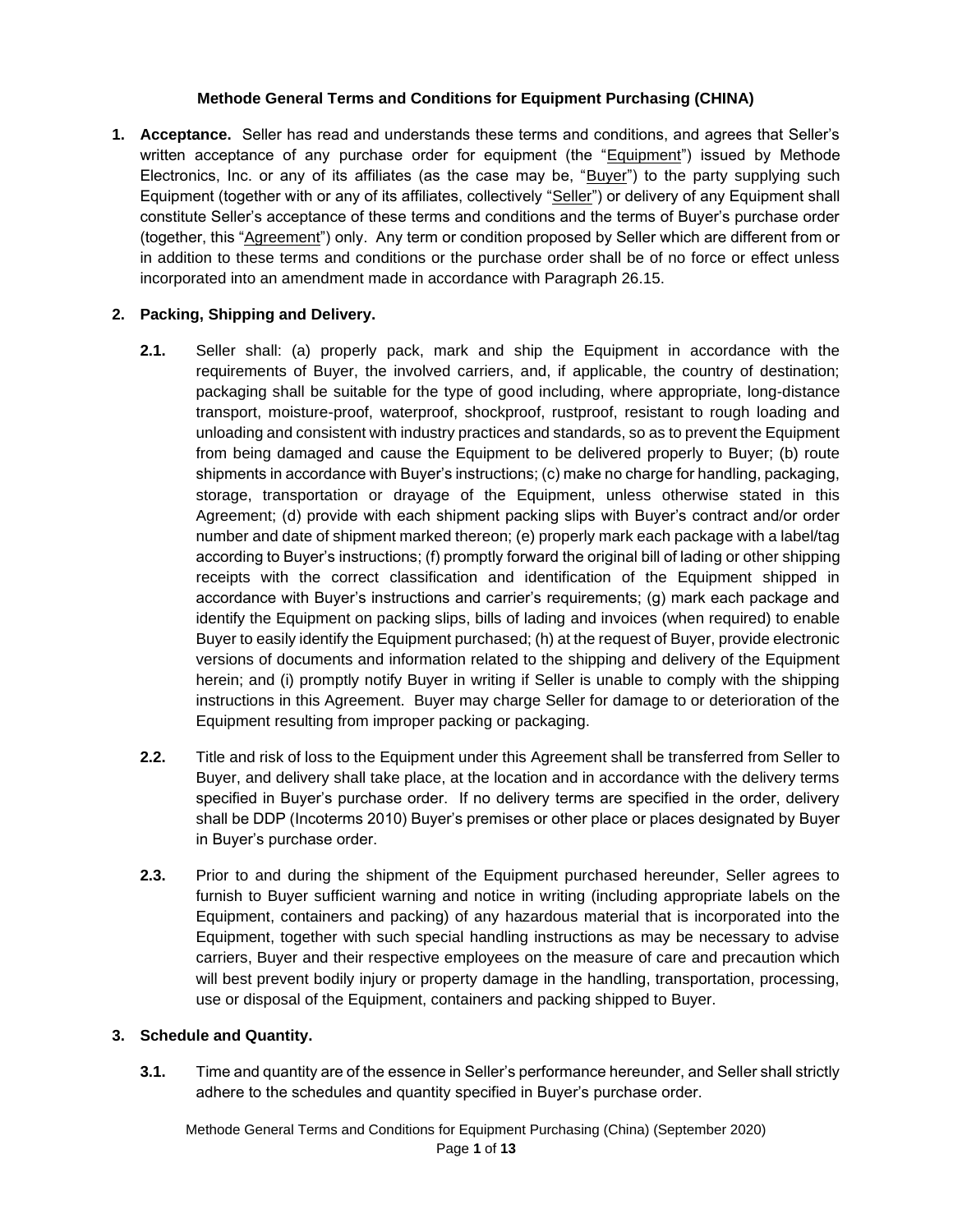- **3.2.** In the event of any anticipated or actual delay, including, but not limited to, delays attributed to labor disputes, Seller shall: (a) promptly notify Buyer in writing of the reasons for the delay and the actions being taken to overcome or minimize the delay; and (b) provide Buyer with a written recovery schedule. Unless Seller is excused from prompt performance as provided in Paragraph 18 of this Agreement, Buyer shall have the right to: (a) choose other transportation service providers and require a more expeditious method of transportation for the Equipment than the transportation method originally specified by Buyer, such transportation expense incurred by Buyer to be borne by Seller; or (b) order the Equipment from an alternative source and charge Seller the difference in price between the alternative Equipment and the contract Equipment. Seller shall be liable for all additional costs incurred by Buyer as a result thereof, including, but not limited to, price difference (including imported parts), transportation fee, related overtime pay, and all losses of deliveries to Buyer's customers arising from Seller's delay.
- **4. Delays in Delivery.** Buyer may, by written order, change the date of shipment of the Equipment or, if delivery of the Equipment is to take place in multiple shipments, change the dates of, or direct the temporary suspension of, all or some of the shipments of the Equipment, neither of which shall entitle Seller to a modification of the price for the Equipment covered by this Agreement.

## **5. Quality Control; Inspection.**

- **5.1.** Seller agrees to participate in Buyer's supplier quality and development program(s) and to comply with all quality requirements and procedures specified by Buyer, as revised from time to time, including those applicable to Seller as set forth in Buyer's Supplier Quality Manual available online at http://supplier.methode.com. Seller shall permit Buyer to review procedures, practices, processes and related documents to ensure such compliance.
- **5.2.** Buyer and Buyer's customers may enter Seller's facility, including Seller's subcontractors' facilities, at reasonable times, including during the period of manufacture and prior to and after delivery, to inspect such facility and the Equipment and/or the parts therefor. Seller shall furnish, and require its subcontractors to furnish, without additional charge to Buyer, reasonable facilities and assistance for the safe and convenient performance of such inspections.
- **5.3.** Seller shall immediately notify Buyer in writing when discrepancies in Seller's process or materials are discovered or suspected which may affect the Equipment delivered or to be delivered under this Agreement.

### **6. Nonconforming Equipment.**

**6.1.** Payment for Equipment delivered hereunder shall not constitute acceptance thereof. Buyer shall have the right to test the Equipment after installation at Buyer's premises as well as during building of the Equipment, including milestone checks, at Seller's facility. Buyer may reject the Equipment if it does not meet the specifications, technical standards, drawings, samples, or descriptions that have been furnished, specified or approved by Buyer (the "Specifications") or any applicable warranty. In the event of a rejection of any Equipment or any component or subassembly of the Equipment, Seller shall have five (5) days to submit a plan to Buyer as to how Seller will make corrections or alterations to the Equipment or where applicable, the components or subassemblies. The plan shall include the time required for Seller to correct or alter the Equipment and the time period must be approved by the Buyer. After such rejection, Seller shall have a period (not to exceed five (5) working days or as agreed between Seller and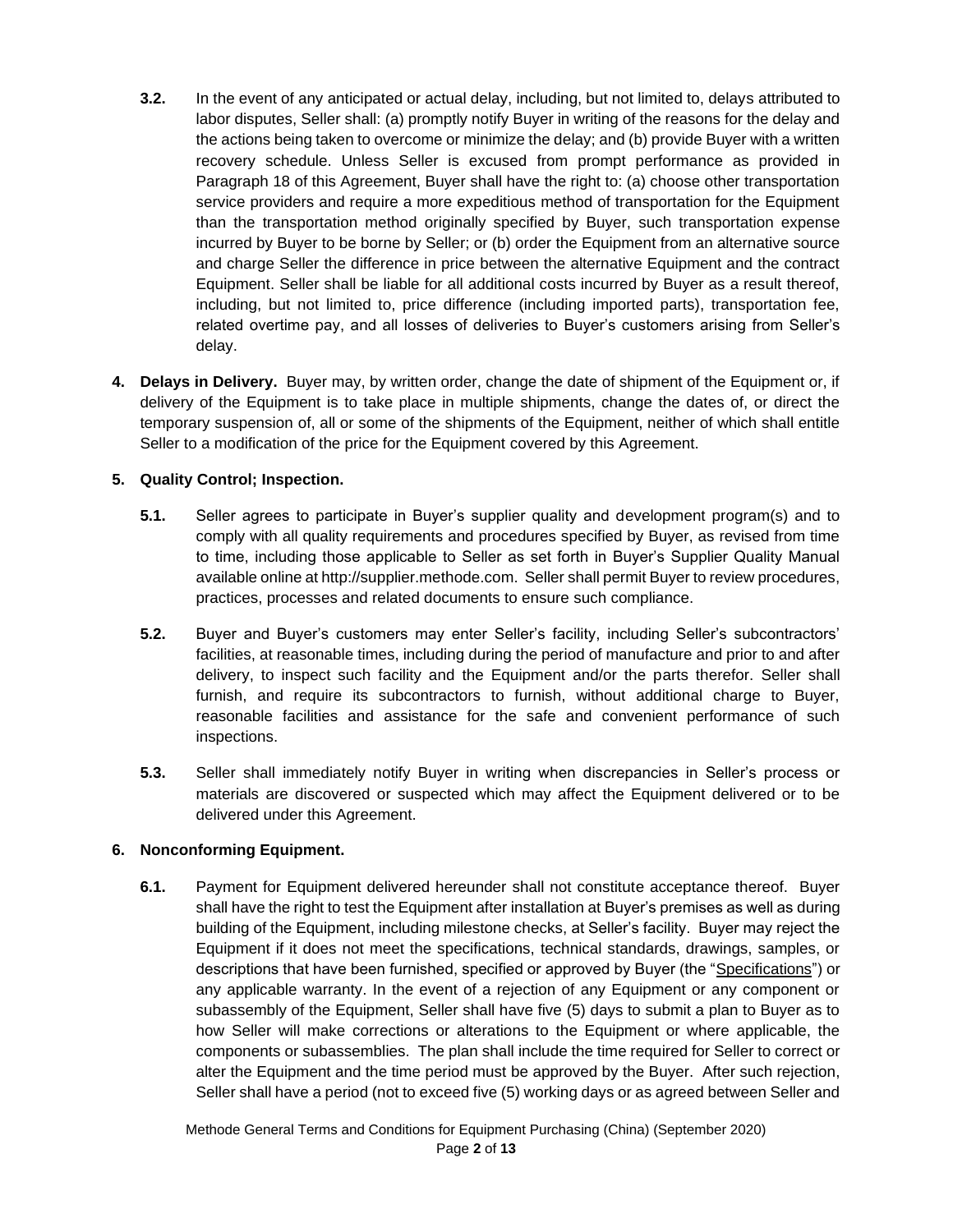Buyer), to make alterations at Seller's expense necessary to cause the Equipment to comply with the Specifications and warranties. Seller may again then tender the Equipment to Buyer. Buyer shall again have the right to test the Equipment. If the Equipment does not meet the Specifications or any applicable warranty, Buyer may at its option (a) retain the nonconforming Equipment and either repair the Equipment itself or request Seller do so, on or off-site; as applicable, or (b) reject the Equipment and be relieved of liability for the purchase price and be entitled to a refund of any payments already made. In the event of rejection of the Equipment, Buyer shall at its option, and without any liability to Seller, store the Equipment until Seller arranges for the return shipment of the Equipment at its sole cost and risk, or arrange for the return of the Equipment to Seller, at Seller's sole cost and risk. Any specific testing and rejection procedures contained in Buyer's purchase order shall supersede the language of this Paragraph to the extent of any inconsistency.

- **6.2.** Seller shall bear all costs and expenses incurred as a result of or in connection with nonconformance and repair, replacement or other correction.
- **6.3.** This Paragraph 6 shall not limit or impair Buyer's right to assert any legal remedy pursuant to this Agreement or relieve Seller's responsibility for latent defects. Acceptance of the Equipment, or payment for the Equipment, by Buyer shall not constitute acknowledgement of the Equipment as conforming, and will not relieve Seller of any obligations or liabilities under this Agreement or impair any rights or remedies of Buyer.

### **7. Invoice and Payment.**

- **7.1.** Seller shall issue to Buyer an original invoice upon delivery of the Equipment and completion of any installation, testing or related services to be performed hereunder by Seller. Seller's invoice shall include Buyer's contract and/or order number and line item number. Unless otherwise approved by Buyer in writing, Seller shall not bill Buyer for the Equipment at prices higher than stated on the purchase order. Seller shall promptly repay Buyer any amounts paid in excess of amounts due Seller. Payment terms shall be as set forth in the purchase order or, if none are specified in the order, net 120 days.
- **7.2.** Seller warrants that the prices for the Equipment sold to Buyer are not higher than those extended to any other customer for the same or similar equipment in similar quantities. If Seller violates this warranty, Seller shall retroactively reduce the prices correspondingly.
- **8. Taxes.** Unless otherwise provided in the order, the price of this Agreement includes, and Seller is liable for and shall pay, all taxes, duties, and similar levies imposed on Seller. Buyer shall not be responsible or liable for any tax, duty or similar levy against Seller. To the extent that the purchase order provides for Buyer to be responsible for any sales, use or other tax, duty or similar levy under this Agreement, the purchase order shall specifically itemize such amounts and Buyer shall have the right to contest or defend any audit or other action instituted by any governmental authority with respect to such tax, duty or levy.
- **9. Changes.** Buyer reserves the right at any time to direct changes, or cause Seller to make changes, to drawings and Specifications of the Equipment or to otherwise change the scope of the work covered by this Agreement, including work with respect to such matters as inspection, testing or quality control. Seller shall promptly make such changes, provided that if such change increases or decreases the cost or time required to perform this Agreement, Buyer and Seller shall negotiate an equitable adjustment in the price or schedule, or both, to reflect the increase or decrease. Any changes to this Agreement shall be made in accordance with Paragraph 26.15.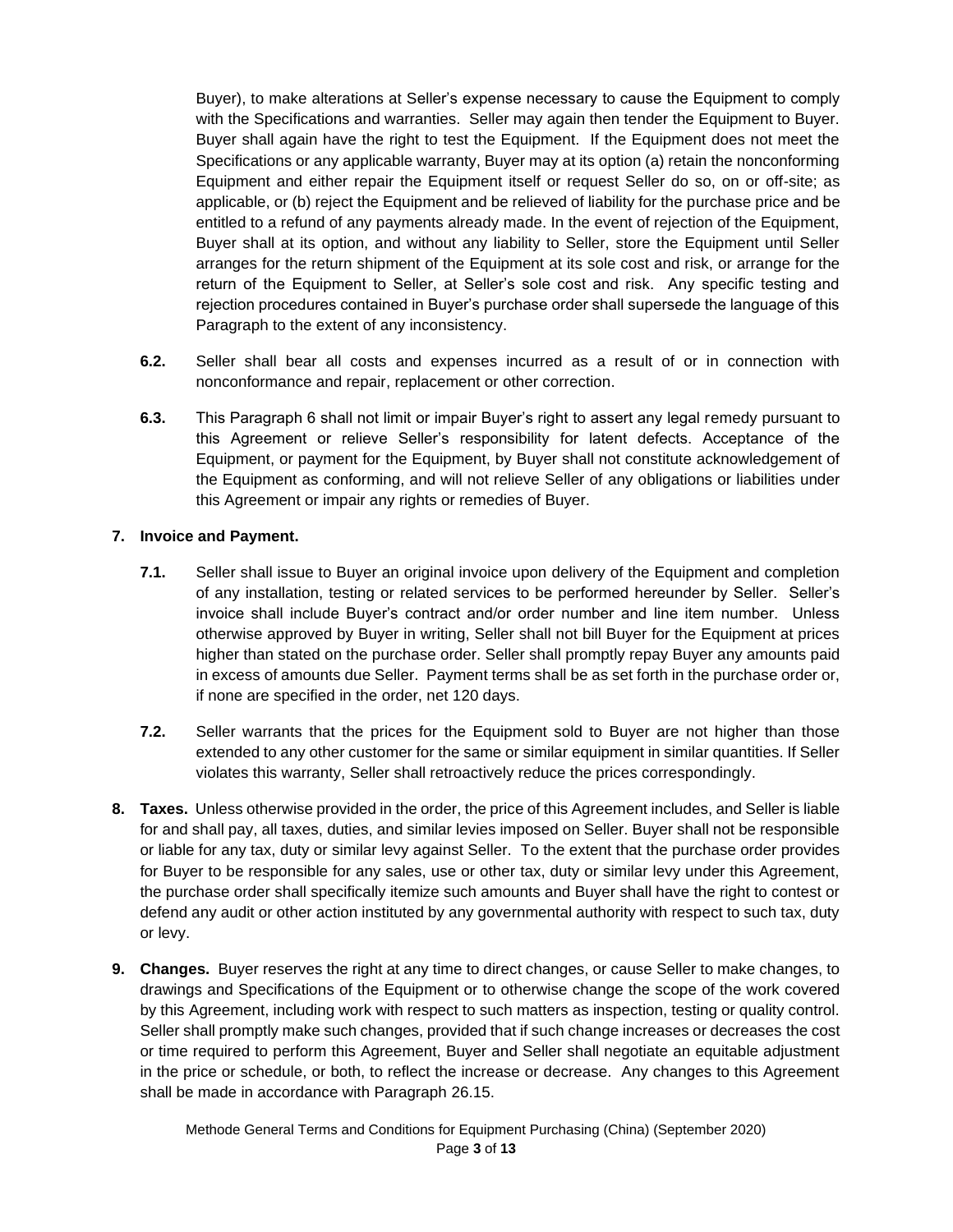- **10. Services.** To the extent specified in the purchase order, Seller shall provide installation (or supervision thereof), startup, training, maintenance and/or additional service at the prices or rates on the purchase order or, if none, Seller's current standard rates. Seller shall provide such services in accordance with any schedule provided or referenced in the purchase order or, if related to installation, in a manner to enable Buyer to complete installation of the Equipment without delay. Any and all services supplied by Seller hereunder will be performed in accordance with the terms and conditions of this Agreement. Seller shall employ or subcontract with personnel that are skilled, competent, experienced and trained with respect to the services assigned to such person.
- **11. Spare and Replacement Parts.** During the five (5) year period after Buyer's acceptance of the Equipment under this Agreement (or such shorter or longer period as may be specified in the purchase order), Seller shall maintain, at its expense, the ability to and shall sell spare and replacement parts to Buyer to allow Buyer to continue to maintain and operate the Equipment. Unless otherwise agreed to by Buyer, the prices during this period shall be the prices (if any) specified for such spare and replacement parts in the purchase order for the Equipment, or, if no such prices are specified, the thencurrent prices generally charged by Seller; provided that such prices shall not be higher than those extended to any other customer for the same or similar spare and replacement parts in similar quantities.

# **12. Buyer's Property.**

- **12.1.** To the extent that Buyer furnishes (either directly or indirectly) to Seller, or directly reimburses Seller for the cost of, any specific supplies, materials, drawings, machinery, equipment, tools, jigs, dies, gauges, fixtures, molds, patterns or other items to be used by Seller to manufacture, assemble or otherwise produce the Equipment or any portion thereof ("Buyer's Property"), such Buyer's Property shall be and remain the property of Buyer and held by Seller on a bailment basis.
- **12.2.** Buyer shall make no warranty on the quality of Buyer's Property, and Seller shall inspect any and all of such Buyer's Property before taking possession, custody or control as a bailment. Seller assumes all risk of loss, destruction or damage to Buyer's Property while in Seller's possession, custody or control, including any transfer to Seller's subcontractors.
- **12.3.** Seller at its expense shall: (a) properly house Buyer's Property to a commercially reasonable standard; (b) maintain Buyer's Property, including its repair or replacement, in the condition necessary to produce the Equipment in accordance with the terms of the purchase order and this Agreement and be responsible for all wear and tear, excluding normal wear and tear; (c) conspicuously mark Buyer's Property as the property of Buyer; (d) prevent the commingling of Buyer's Property with property owned by Seller or a third party; (e) obtain Buyer's prior written consent before moving Buyer's Property to another location of Seller or a third party; (f) use Buyer's Property solely in the performance of this Agreement unless specifically authorized in writing by Buyer; (g) keep and maintain, and provide proof upon Buyer's request of, adequate insurance against risk of loss, destruction or damage to Buyer's Property, even if it occurs despite Seller's exercise of due care; and (h) promptly notify Buyer if Buyer's Property is lost, damaged or destroyed. Buyer may, with five (5) days prior written notice, audit all pertinent books and records of Seller and its subcontractors, and to make reasonable inspection of Seller's and its subcontractor's premises, in order to verify compliance with the provisions of this Paragraph 12.3.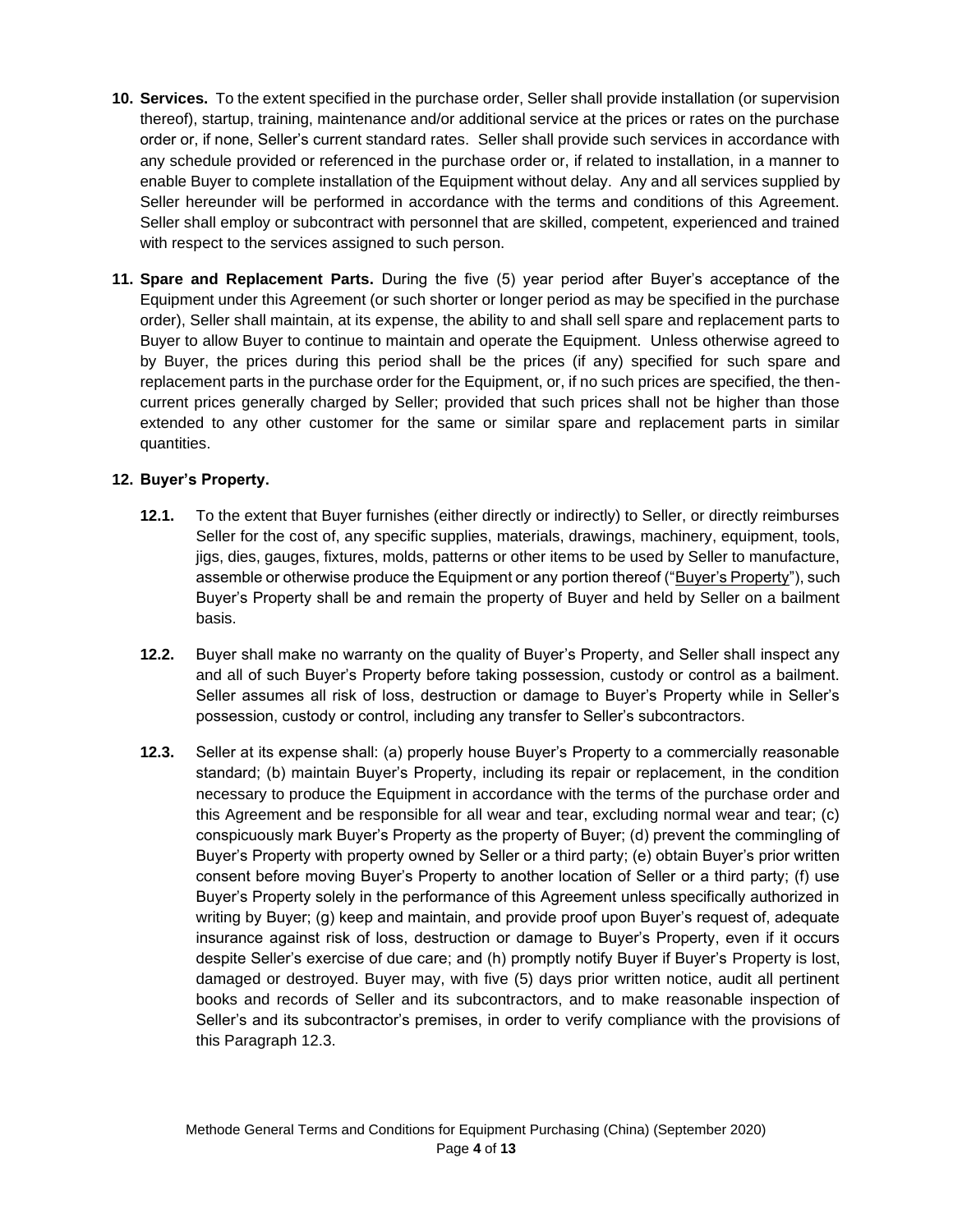- **12.4.** Upon the request of Buyer and at Buyer's option, Seller shall immediately release or deliver Buyer's Property to Buyer, either: (a) F.O.B. Seller's plant, properly packed and marked in accordance with the requirements of the carrier selected by Buyer to transport such property; or (b) to any location designated by Buyer, in which event Buyer shall pay to Seller the reasonable costs of delivering such property to such location. Seller is responsible for labor and other costs of dismounting, dismantling and staging Buyer's Property for release or delivery. Seller agrees that in the event of its failure to hand over possession of Buyer's Property immediately upon Buyer's request, Buyer shall be entitled to enter Seller's premises and take possession thereof without any written or oral notification.
- **12.5.** When permitted by laws, Seller waives any lien or other rights that Seller might otherwise have in Buyer's Property, including, but not limited to, any rights of setoff, recoupment or counterclaim arising from this or any other transactions with Buyer.

### **13. Intellectual Property Rights.**

- **13.1.** "Intellectual Property Rights" means any and all: (a) copyrights, trademarks, and patents; (b) rights relating to innovations, know-how, trade secrets, and confidential, technical, and nontechnical information; (c) moral rights, author's rights, and rights of publicity; and (d) other industrial, proprietary and intellectual property-related rights anywhere in the world, that exist as of the date hereof or hereafter come into existence, and all applications, renewals and extensions of the foregoing, regardless of whether or not such rights have been registered with the appropriate authorities in such jurisdictions in accordance with the relevant legislation.
- **13.2.** Except as otherwise expressly provided herein, each party shall retain full title to and ownership of any Intellectual Property Rights which is or was developed by such party. To the extent that any Equipment is manufactured specifically to meet drawings and/or proprietary specifications provided by Buyer to Seller, then as between Buyer and Seller, Buyer shall acquire all Intellectual Property Rights to any aspect of such Equipment specific to such drawings or specifications (including any derivatives thereof or improvements thereto).
- **13.3.** To the extent that the Equipment embodies any Intellectual Property Rights of Seller or requires the use of any Intellectual Property Rights of Seller to operate, use, repair, refurbish, utilize or otherwise allow Buyer to exercise its rights as owner of the Equipment, Seller grants Buyer a perpetual, irrevocable, worldwide, nonexclusive, royalty-free license (with the right to assign or to grant sublicenses to any assignees, operators or transferees of the Equipment) under Seller's Intellectual Property Rights to use, operate, test, install, maintain, support, repair, refurbish, utilize or otherwise allow Buyer to exercise its rights as owner of the Equipment. For the avoidance of doubt, no rights or license are granted which would allow Buyer to utilize Seller's Intellectual Property Rights apart from the Equipment delivered hereunder.
- **13.4.** Buyer will require as-built plans or drawings for the Equipment as may be necessary for Buyer to operate and maintain the Equipment. Seller shall produce and provide to Buyer, at Seller's expense, in hard copy and electronic format reasonably specified by Buyer (with drawings being in English), a complete set of all as-built plans, drawings and specifications. Seller shall submit the copies of the as-built plans with Buyer's final payment for the Equipment.
- **13.5.** Prior to shipment of the Equipment (and without further cost to Buyer), Company shall provide to Buyer one (1) hard copy and one electronic copy (in such format as may be reasonably requested by Buyer) of complete and detailed operation and instruction manuals of the Equipment in English (or other language if specified on the purchase order).

Methode General Terms and Conditions for Equipment Purchasing (China) (September 2020) Page **5** of **13**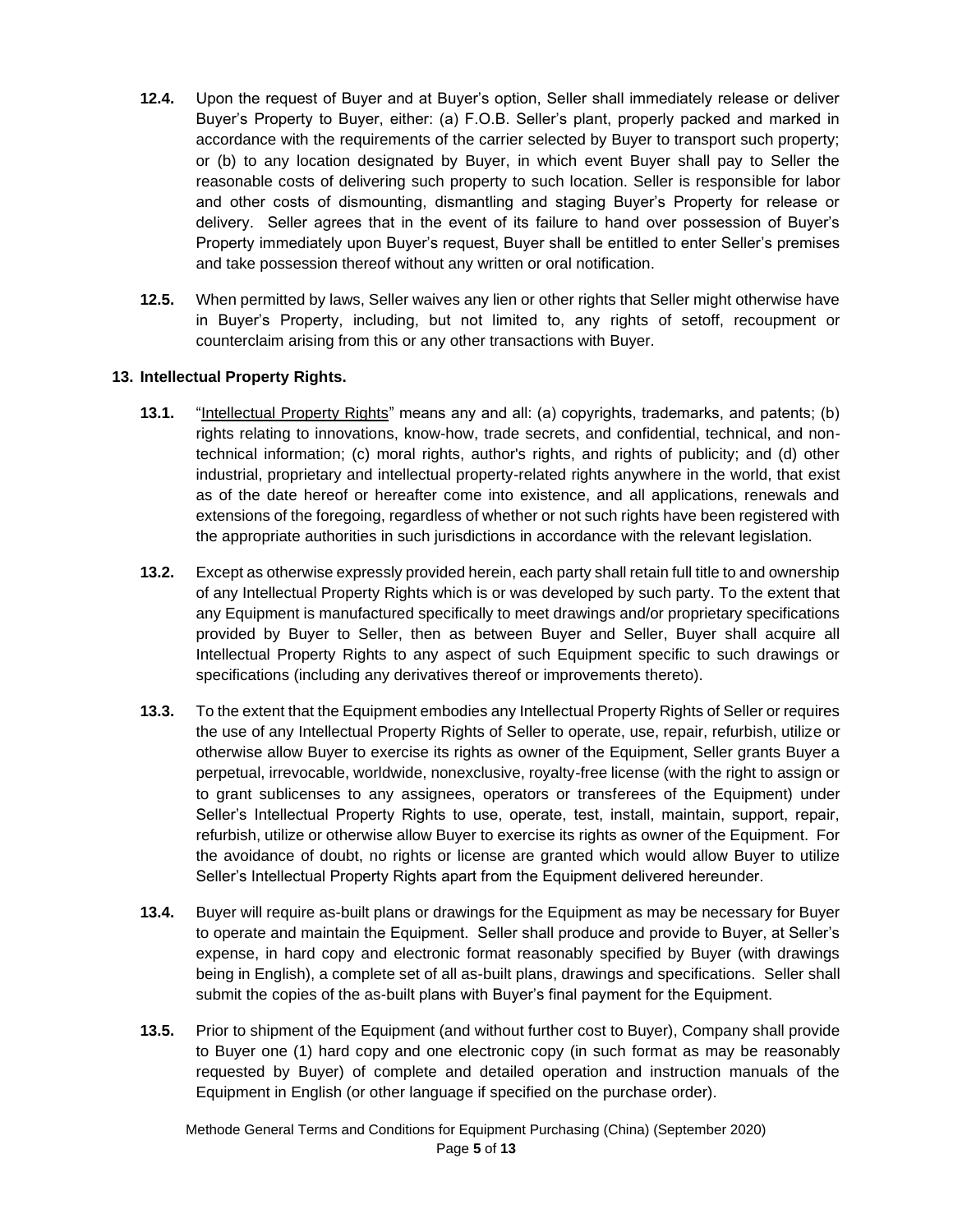### **14. Confidentiality.**

- **14.1.** Buyer and Seller shall use the standard of care it would use in protecting the confidentiality of its own confidential information, but in no event less than the reasonable degree of care, to keep confidential and protect from unauthorized use and disclosure all confidential or proprietary data or information disclosed by one party to the other under this Agreement, including but not limited to, trade secrets, technical data, product specifications, testing specifications, processes, and results, pricing information, quality procedures and results, customer information, and any other information to the extent that information is identified orally or in writing as confidential by the producing party at the time it is shared or within a reasonable time thereafter (collectively, "Confidential Information"), provided that Confidential Information shall not include information that: (a) now or subsequently becomes generally available to the public through no fault or breach of the receiving party; (b) the receiving party can demonstrate to have such information rightfully in its possession prior to disclosure without being bound by similar confidentiality obligations; (c) the receiving party rightfully and without restrictions as to confidentiality obtains such information from a third party who has the right to transfer or disclose such information; or (d) is independently developed by the receiving party without reference to the Confidential Information of the disclosing party. Buyer and Seller shall each restrict disclosure of Confidential Information only to those who have a "need to know" in order for the party to perform its obligations under this Agreement and shall use Confidential Information of the other party only in performance of and for the purpose of this Agreement.
- **14.2.** In the event that the receiving party is required to disclose all or part of the disclosing party's Confidential Information under the terms of a valid and effective subpoena, court order governmental rule or regulation or other judicial requirement, the receiving party agrees to immediately notify the disclosing party of the existence, terms and circumstances surrounding such a request or requirement so that the disclosing party may seek an appropriate protective order or waive compliance by the receiving party with the appropriate provisions of this Agreement. If the receiving party is compelled to disclose any of the disclosing party's Confidential Information, it will disclose only the portion thereof which it is compelled to disclose and shall permit the disclosing party to seek an order or other reliable assurance that confidential treatment shall be accorded to the Confidential Information so disclosed.
- **14.3.** Despite any other obligations or restrictions imposed by this Paragraph 14, Buyer shall have the right to use, disclose and reproduce Seller's Confidential Information, and make derivative works thereof, for the purposes of use, operation, testing, installation, maintenance, support, repairing, refurbishment, utilization of the Equipment. Any such use, disclosure, reproduction or derivative work by Buyer shall, whenever appropriate, include a restrictive legend suitable for the particular circumstances.
- **14.4.** Seller may disclose Confidential Information of Buyer to its subcontractors as required for the performance of this Agreement, provided that Seller informs them of the confidential status of the information provided to them and takes reasonable steps to ensure they maintain the confidentiality of Buyer's Confidential Information. Seller shall be liable to Buyer for any breach of any obligations hereunder by such subcontractor.
- **14.5.** Upon Buyer's request at any time, and in any event upon the delivery of the Equipment and completion of any related services performed by Seller hereunder or the termination or cancellation of this Agreement, Seller shall return to Buyer all of Buyer's Confidential Information and all materials derived therefrom, unless specifically directed otherwise in writing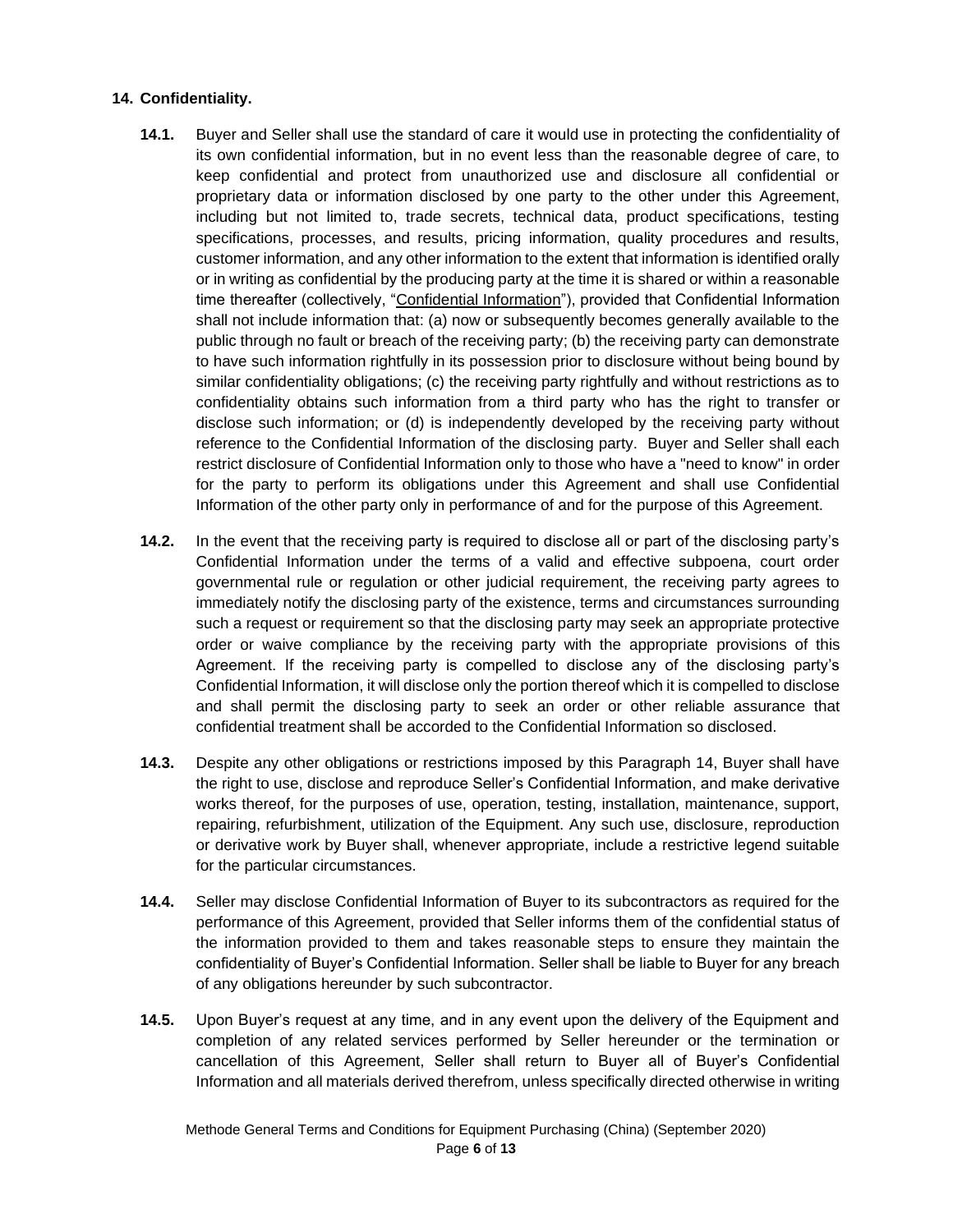by Buyer. Buyer shall have the right to audit Seller's compliance with this Paragraph 14. The provisions of this Paragraph 14 shall survive the performance, completion, termination or cancellation of this Agreement.

#### **15. Warranty.**

- **15.1.** Seller warrants that all Equipment and any services covered by this Agreement will: (a) conform to the Specifications; (b) comply with all laws and regulations including, but not limited to, national standards, trade standards, and local standards; (c) be merchantable and suitable for the purpose intended; (d) be wholly new and contain new components and parts unless authorized in writing by Buyer; (e) be free from defects in materials and workmanship; and (f) be free from defects in design to the extent furnished by Seller, even if the design has been approved by Buyer. The warranty period begins on the date the Equipment is accepted by Buyer and extends for the period specified in the purchase order or, if no period is specified in the order, a period that is the longer of: (a) Seller's standard warranty for the Equipment; or (b) the warranty provided under applicable laws, industry regulations or industry practices or standards. This warranty shall survive inspection, test and acceptance of, and payment for, the Equipment. This warranty shall run to Buyer and its successors, assigns, and transferees of the Equipment. To the extent the Equipment contains components or parts that are obtained from third parties, which components or parts are the subject of any express or implied warranty, Seller shall take all commercially reasonable steps necessary and shall in good faith cooperate with Buyer to obtain for Buyer the benefit of such warranty, including, without limitation, by producing evidence to support Buyer's warranty claim.
- **15.2.** Seller warrants that it has good and warrantable title to the Equipment, free and clear of any security interests, liens or encumbrances, and that Seller has full power and authority to enter into this Agreement and to convey all rights and licenses granted to Buyer under this Agreement.
- **15.3.** Seller warrants that the Equipment delivered under this Agreement, and the operation of the Equipment in the manner intended, shall not infringe, misappropriate or otherwise make unauthorized use of any Intellectual Property Rights of any third party.
- **15.4.** If the Equipment and/or any services relating thereto do not comply with the warranties in this Agreement, Buyer may, at its option, and at Seller's expense: (a) return the applicable Equipment for credit or refund; or (b) require prompt correction or replacement of the defective or nonconforming Equipment and/or services. To the extent feasible to Buyer under the circumstances, Buyer may, at its option, accept Seller's repair or replacement of components or subassemblies of the Equipment. Without limiting the foregoing, should the Equipment fail to conform to the warranties set forth in this Paragraph 15, Buyer shall notify Seller and Seller shall, if requested by Buyer, reimburse Buyer for any incidental and consequential damages caused by such defective or nonconforming Equipment, including, but not limited to, costs, expenses, losses, attorney's or other professional fees incurred by Buyer: (a) in inspecting, sorting, repairing or replacing such defective or nonconforming Equipment; (b) resulting from production interruptions; and (c) for claims or litigation arising from death, injury or property damage caused by such defective or nonconforming Equipment. Seller agrees that the foregoing remedies are in addition to any other remedies provided elsewhere in this Agreement and remedies available under law or equity.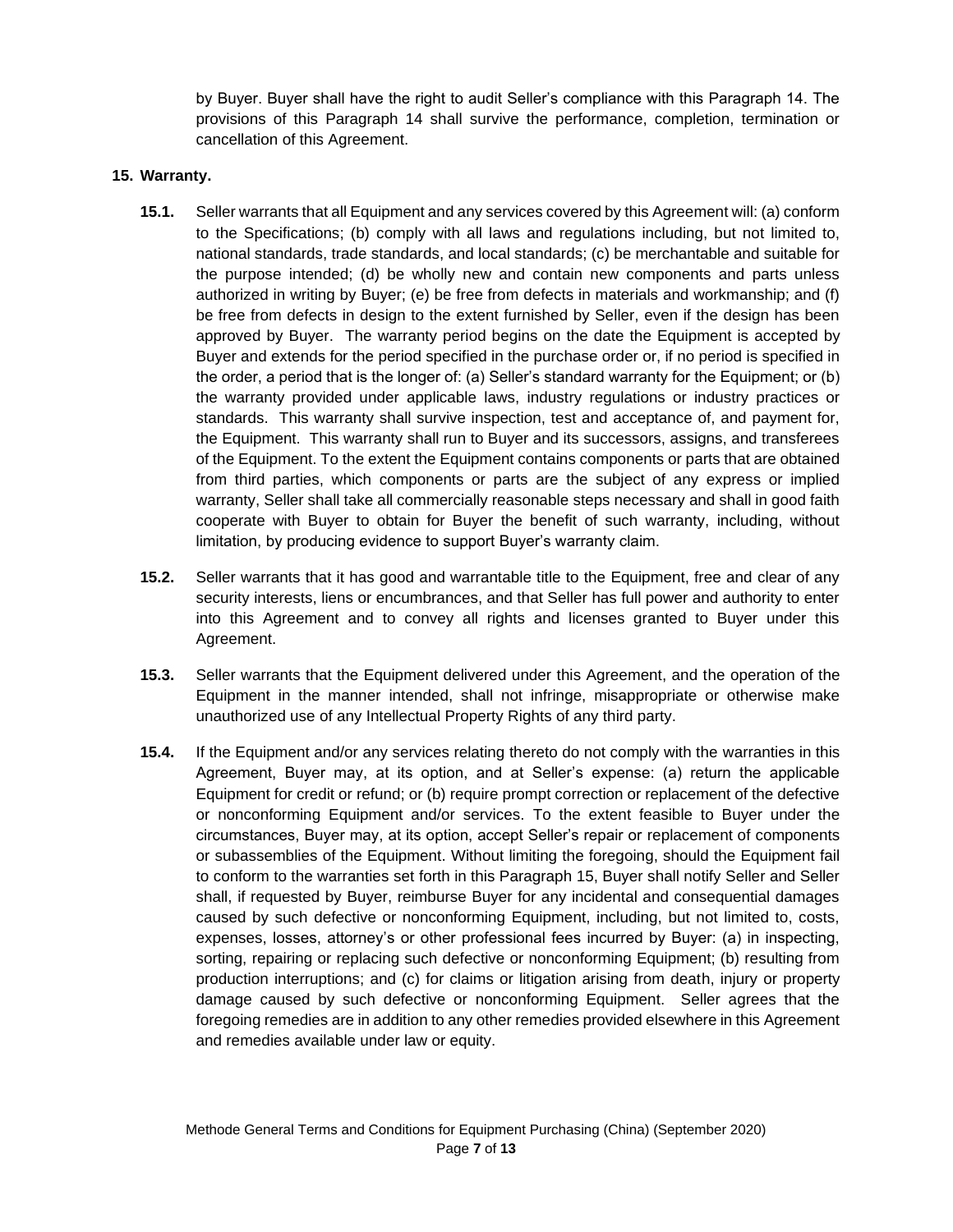**16. Access to Buyer's Plants and Properties.** Seller shall, and cause Seller's subcontractors to, comply with all the rules and regulations established by Buyer for access to and activities in and around premises controlled by Buyer or Buyer's customer.

## **17. Indemnification.**

- **17.1.** Seller shall indemnify, defend and hold harmless Buyer and its customers, officers, directors, employees, contractors, predecessors and successors in interest, assigns, parents, subsidiaries, divisions, and agents (the "Buyer Indemnified Party") against all claims, suits, actions, awards, liabilities, damages, costs, attorney's fees and other professional fees (collectively, "Claims") for any death, injury or property damage relating to or arising out of the acts or omissions of Seller or its officers, directors, employees, contractors, representatives, or agents (the "Seller Indemnifying Party") under this Agreement, including without limitation any defect or alleged defect in the Equipment supplied by the Seller Indemnifying Party, any actual or alleged negligence or fault of the Seller Indemnifying Party in connection with the design or manufacture of the Equipment, or any breach by the Seller Indemnifying Party of the representations and warranties under Paragraph 15.
- **17.2.** Seller shall indemnify, defend and hold harmless the Buyer Indemnified Party against any Claims related to or arising out of the actual or alleged infringement of any Intellectual Property Rights in connection with the Equipment and any services relating thereto, including such Claims where such infringement relates to or arises out of Seller's compliance with the Specifications or requirements of Buyer.
- **17.3.** The Buyer Indemnified Party will duly notify Seller of any Claim and shall provide reasonable assistance to Seller, at Seller's expense, to enable Seller to defend the Claim. Buyer shall have the right to reasonably reject counsel selected by Seller and the right to reject any settlement that would negatively impact Buyer as determined solely by Buyer. Unless otherwise provided herein, Buyer may, at its sole expense, actively participate in any suit or proceeding, through its own counsel.
- **17.4.** Notwithstanding the foregoing, in the event of a product liability related claim, Buyer has the right, at Seller's reasonable expense, to conduct the defense of any such claim relating to the Equipment covered by this Agreement. Seller shall provide reasonable assistance, including technical expertise, to Buyer in conducting the defense of any such claim. Seller and Buyer shall communicate and cooperate with each other and, if required, with the appropriate insurance carrier, to the fullest extent reasonably possible in investigating the facts and circumstances surrounding any actual, potential or threatened product liability claim relating to the Equipment manufactured and sold under this Agreement and in litigating the matter.
- **18. Force Majeure.** Neither Buyer nor Seller will be liable for any delay or failure to perform its obligations hereunder if, and to the extent that such delay or failure to perform is caused by an event or occurrence which is unforeseeable on issuance of the applicable purchase order, unavoidable, and beyond the reasonable control of the party and without its fault or negligence, including, but not limited to, acts of God, actions by any governmental authority (whether valid or invalid), fires, floods, windstorms, riots, explosions, epidemics, natural disasters, wars, sabotage, labor problems (including lockouts, strikes and slowdowns), inability to obtain power, material, labor, equipment or transportation, or court injunction or order; provided that written notice of such delay (including the anticipated duration of the delay) shall be given by the affected party to the other party within five (5) calendar days from the occurrence of this event. Buyer may terminate all or any part of this Agreement without liability upon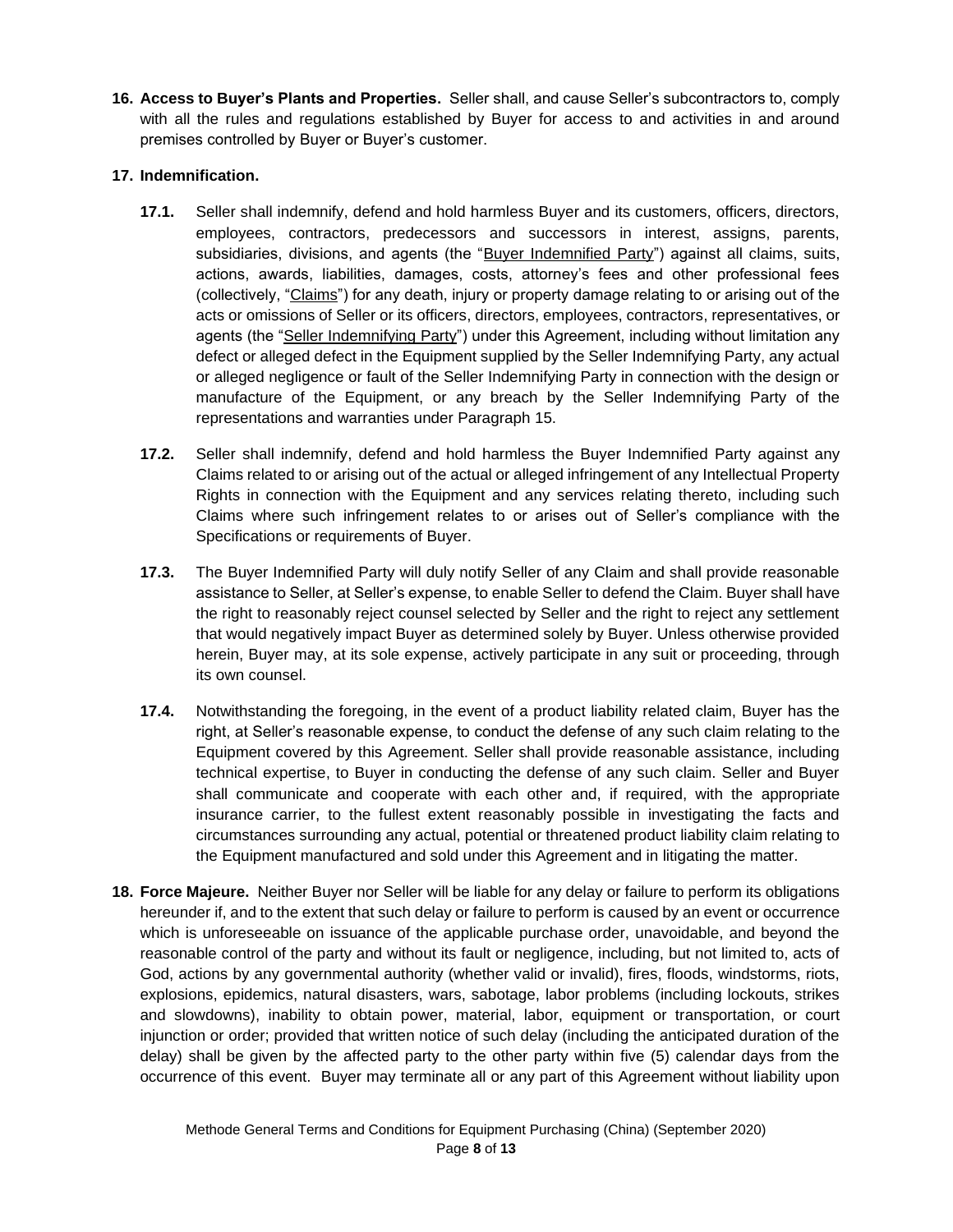written notice to Seller if such delay or failure to perform by Seller lasts more than thirty (30) calendar days.

# **19. Termination.**

- **19.1. Termination for Insolvency**. Buyer may immediately terminate all or any part of this Agreement by giving written notice to Seller in the event of the occurrence of any of the following or any other comparable events: (a) insolvency of Seller; (b) filing of a voluntary petition in bankruptcy by Seller; (c ) filing of any involuntary petition in bankruptcy against Seller; (d) appointment of a receiver or trustee for Seller; or (e) execution of an assignment for the benefit of creditors by Seller, provided that such petition, appointment, or assignment is not vacated or nullified within fifteen (15) calendar days of such event. Seller shall reimburse Buyer for all costs incurred by Buyer in connection with any of the foregoing, including, but not limited to, all attorney's fee and other professional fees.
- **19.2. Termination for Breach or Nonperformance**. Buyer may immediately terminate all or any part of this Agreement by giving written notice to Seller in the event of the occurrence of any of the following or any other comparable events: (a) Seller repudiates or breaches any of the terms of this Agreement, including Seller's warranties; (b) Seller fails to deliver the Equipment as specified by Buyer; or (c) Seller fails to make progress to the extent that in Buyer's reasonable belief it will endanger timely and proper delivery of the Equipment, and in all circumstances does not correct such failure or breach within ten (10) calendar days (or such shorter period of time if commercially reasonable under the circumstance) after receipt of written notice from Buyer specifying such failure or breach.
- **19.3. Termination for Sale of Assets or Change in Control**. Buyer may immediately terminate all or any part of this Agreement upon giving at least thirty (30) days' notice to Seller, without liability to Seller, in the event of the occurrence of the following events: (a) Seller sells or leases, or offers to sell or lease, a material portion of its assets; or (b) Seller sells or exchanges, or offers to sell or exchange, or causes to be sold or exchanged, a controlling interest in the shares of Seller.
- **19.4. Termination for Force Majeure**. Buyer may immediately terminate all or any part of this Agreement upon written notice to Seller as described in Paragraph 18. In the event of a termination due to force majeure, to the extent feasible to Buyer under the circumstances, Buyer may, at its option, accept and pay for components or subassemblies of the Equipment.
- **20. Insurance.** Seller shall purchase and maintain insurance coverage with carriers acceptable to Buyer in the amounts adequate to meet the requirements of the laws and regulations of the U.S., foreign country, state, or other governmental division in which the work or any portion of work is performed and to ensure the performance of this Agreement and Seller's legal and stable operation. At Buyer's request, Seller shall furnish certified copies of certificates of insurance reflecting compliance with the requirements herein. Such certificates shall be kept current during the term and warranty period of this Agreement, and shall provide for thirty (30) calendar days' prior written notice to Buyer from the insurer of any termination or reduction in the amount or scope of coverage. Seller's furnishing of certificates of insurance or purchase of insurance shall not release Seller of its obligations or liabilities under this Agreement. By requiring insurance herein, Buyer does not represent that coverage and limits will necessarily be adequate to protect Seller.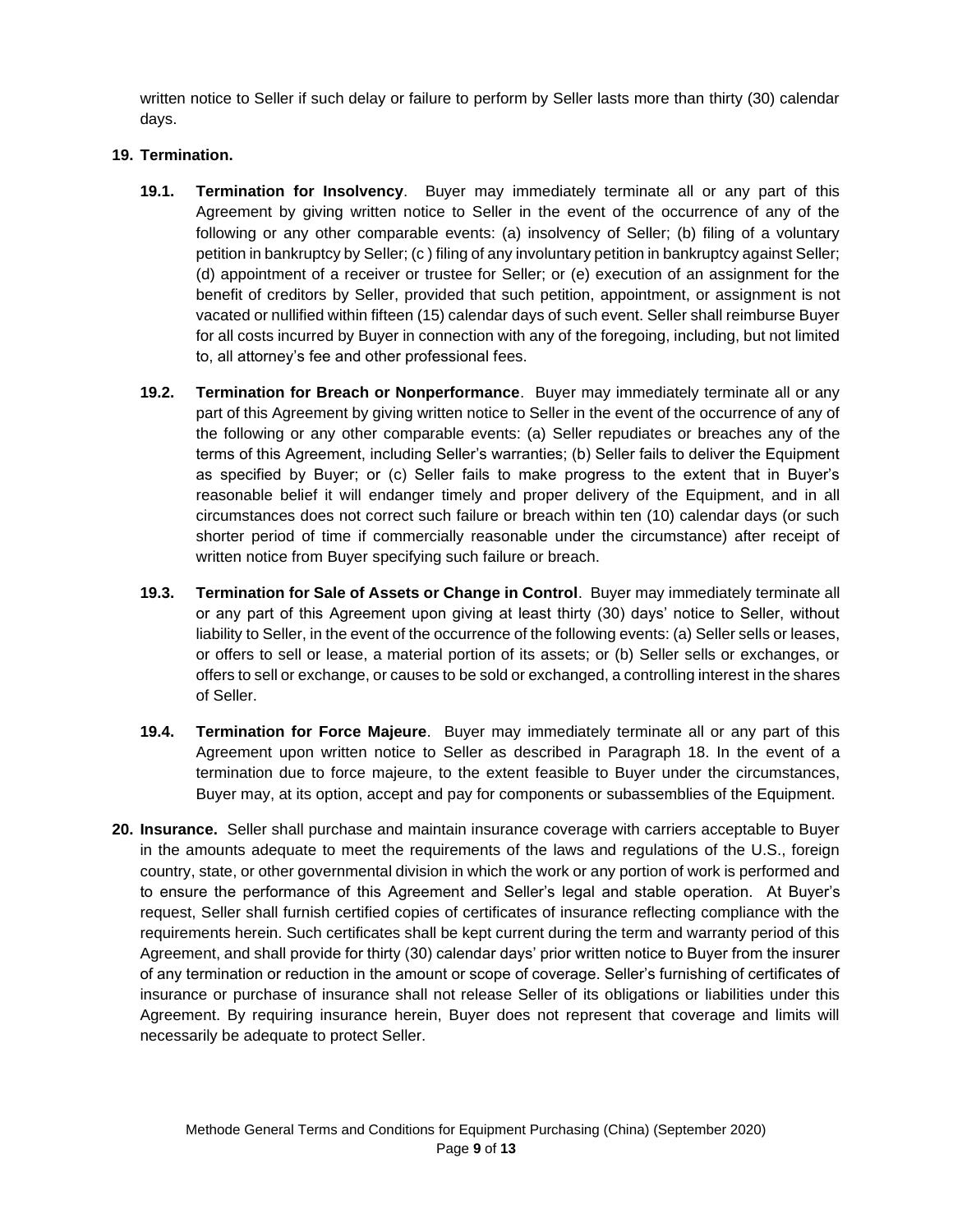### **21. Customs; Export Controls.**

- **21.1.** Credits or benefits resulting or arising from this Agreement, including trade credits, export credits or the refund of duties, taxes or fees, shall belong to Buyer. Seller shall provide all information necessary (including written documentation and electronic transaction records) to permit Buyer to receive such benefits or credits, as well as to fulfill its customs related obligations, origin marking or labeling requirements and local content origin requirements, if any.
- **21.2.** Export licenses or authorizations necessary for the export of the Equipment to the delivery point shall be the responsibility of Seller unless otherwise indicated in this Agreement, in which event Seller shall provide such information as may be necessary to enable Buyer to obtain such licenses or authorizations. Seller shall undertake such arrangements as necessary for the Equipment to be covered by any duty deferral or free trade zone program(s) of the country of import.
- **22. Compliance with Laws.** Seller, and all Equipment and services provided by Seller, shall comply with all applicable national, state, provincial, and local laws, ordinances, rules, and regulations, including those relating to the manufacture, labeling, transportation, importation, exportation, licensing, approval or certification of the Equipment and/or any services relating thereto, environmental matters, data protection and privacy, wages, hours and conditions of employment, subcontractor selection, discrimination, occupational health/safety and motor vehicle safety. Seller warrants and represents that neither it nor any of its subcontractors will utilize child, slave, prisoner or any other form of forced or involuntary labor, or engage in abusive employment or corrupt business practices, in the supply of the Equipment or provision of services under this Agreement. At Buyer's request, Seller shall certify in writing its compliance with the foregoing.
- **23. Kickbacks.** Seller represents, warrants, covenants and agrees that Seller and its directors, employees, agents, servants, representatives do not and will not give or ask to be given anything of value including, but not limited to, any money, goods or services to Buyer and its directors, employees, agents, servants or representatives, directly or indirectly, so as to influence objective and just business decisions to be made. Seller and Buyer are committed to conducting their business based on the principle of "fair dealing" and each agrees that it has established or will establish a system to ensure that itself and its directors, employees, agents, servants and representatives will not accept kickbacks or bribes or receive any commission or personal benefit without proper authorization.
- **24. Methode Supplier Code of Conduct.** Seller shall comply, and shall cause all of its subcontractors to comply, with Methode Supplier Code of Conduct and any applicable supplements in effect. Methode Supplier Code of Conduct is available online at http://supplier.methode.com or from Buyer's purchasing representative.
- **25. Audit.** In addition to any other inspection or audit rights granted to Buyer hereunder, Buyer, at its expense, may enter Seller's premises on reasonable notice and during normal business hours to inspect and audit Seller's books and records relating to Buyer's business to substantiate the charges invoiced under this Agreement (to the extent such amounts are charged on a time and materials basis). Seller agrees that such audit may be used as the basis for settlement of charges under this Agreement. Seller shall keep a separate account of the cost of all the Equipment or services provided under this Agreement in accordance with generally accepted accounting principles.

### **26. Miscellaneous.**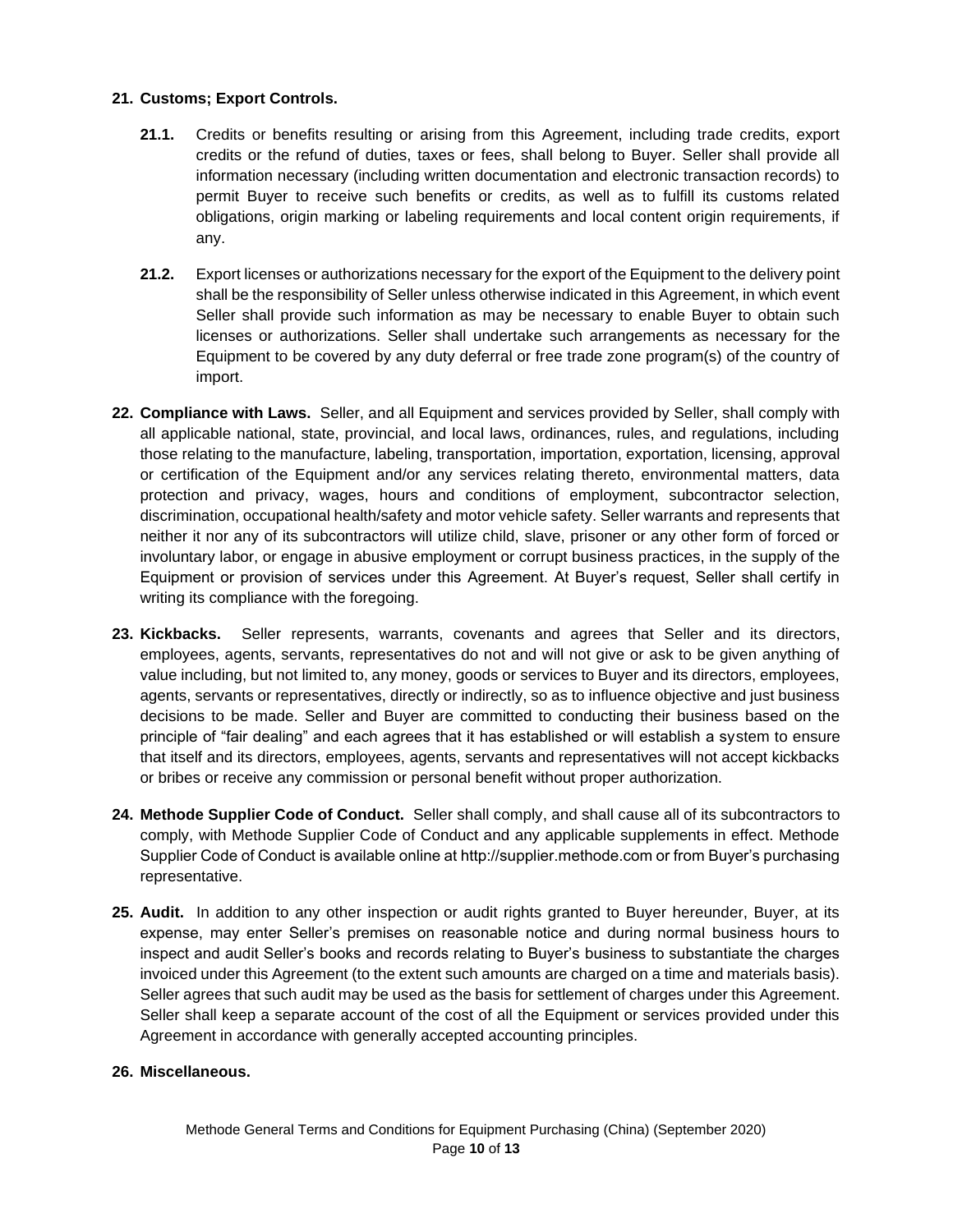- **26.1. Advertising.** Seller shall not, and shall require that its subcontractors shall not, without first obtaining the written consent of Buyer, in any manner advertise or publish the fact that Seller has contracted to furnish Buyer the Equipment or services covered by this Agreement, or use any trademarks or trade names of Buyer in Seller's advertising or promotional materials.
- **26.2. No Implied Waiver.** The failure of either party at any time to require performance by the other party of any provision of this Agreement shall in no way affect the right to require such performance at any time thereafter, nor shall the waiver of either party of a breach of any provision of this Agreement constitute a waiver of any succeeding breach of the same or any other provision.
- **26.3. Assignment; Subcontracting; Successors.** Seller shall not assign or delegate any of its rights or obligations under this Agreement or subcontract any of its performance of this Agreement without Buyer's prior written consent. No assignment, delegation or subcontracting by Seller, with or without Buyer's consent, shall relieve Seller of any of its obligations under this Agreement or prejudice any of Buyer's rights against Seller whether arising before or after the date of any assignment, delegation or subcontracting. This Agreement is binding upon, inures to the benefit of, and is enforceable by, the parties and their respective successors and permitted assigns.
- **26.4. Relationship of Parties.** Seller and Buyer are independent contracting parties and nothing in this Agreement shall make either party the agent or legal representative of the other for any purpose whatsoever, nor does it grant either party any authority to assume or to create any obligation on behalf of or in the name of the other.
- **26.5. Governing Law.** If Seller's headquarters are located in mainland China, this Contract and the arbitration provisions in Paragraph 26.6 shall be governed and construed in accordance with the laws of the People's Republic of China, without regard to its conflict of laws provision. If Seller's headquarters are located outside mainland China, this Contract and the arbitration provisions in Paragraph 26.6 shall be governed and construed in accordance with the laws of the country of England, without regard to its conflict of laws provision. The parties specifically disclaim application of the United Nations Convention on Contracts for the International Sale of Goods in both instances.
- **26.6. Dispute Resolution.** Buyer and Seller will attempt to settle any claim or controversy arising out of, or relating to, this Contract ("Dispute") through consultation and negotiation in good faith and spirit of mutual cooperation. Disputes will be resolved by the following process. The Dispute will be submitted in writing to a panel of two (2) senior executives of Buyer and Seller for resolution. If the executives are unable to resolve the Dispute within fifteen (15) days, either party may refer the Dispute to mediation, the cost of which will be shared equally by the parties, except that each party will pay its own attorney's fees. Within fifteen (15) days after written notice demanding mediation, the parties will choose a mutually acceptable mediator. Neither party will unreasonably withhold consent to the selection of the mediator. Mediation will be conducted in Hong Kong in accordance with the CEDR Model Mediation Procedure.

**If the parties fail to mediate in accordance with Paragraph 37 or the Dispute cannot be resolved through mediation within sixty (60) days after the other party's receipt of the notice of Dispute, either party shall refer the Dispute to arbitration.** If Seller's headquarters are located in mainland China, the Dispute shall be finally settled pursuant to the rules of the China International Economic and Trade Arbitration Commission Shanghai ("CIETAC") and the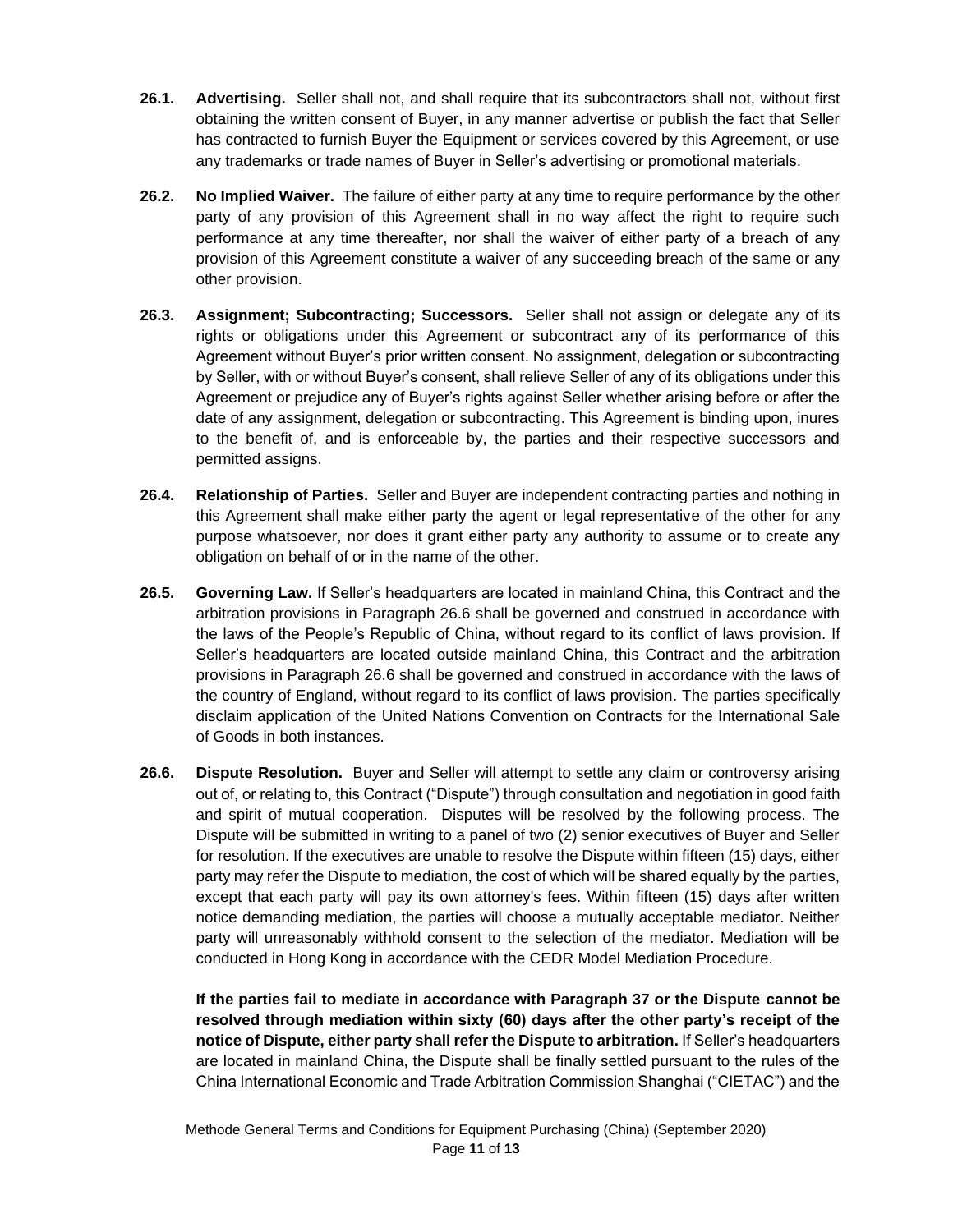seat of the arbitration shall be Shanghai, People's Republic of China. If Seller's headquarters are located outside mainland China, the Dispute shall be finally settled pursuant to the Hong Kong International Arbitration Centre (HKIAC) and the seat of the arbitration shall be Hong Kong. In either case, the Dispute shall be decided in accordance with the applicable arbitral rules at the time of submission. Expedited or summary procedures under either rules shall not be applicable unless agreed to by the parties. The arbitral award is final and binding upon both parties. The arbitration tribunal shall consist of three (3) arbitrators. Each Party hereto shall appoint an arbitrator, and the third arbitrator (being the presiding arbitrator) shall be appointed by agreement between the parties hereto. In the event that the parties hereto fail to appoint the third arbitrator by mutual agreement within the required period, the third arbitrator shall be appointed by the applicable arbitration institution. The reasonable expense for the Dispute settlement including but not limited to the arbitral and legal fees shall be borne by the losing party and the arbitrators do not have the power to apportion any costs of the arbitration between the parties. The language of arbitration shall be English.

Nothing herein prevents either party from resorting directly to judicial proceedings if the Dispute relates to Intellectual Property Rights, or interim relief from a court is necessary to prevent serious harm not adequately reparable by an award of damages. With regards to any IP Dispute or such interim relief, if Seller's headquarters are located in mainland China, the parties each consent to the jurisdiction of the courts of Shanghai, People's Republic of China. If Seller's headquarters are located outside mainland China, the parties each consent to the jurisdiction of the courts of Hong Kong. Each party consents to service of process in accordance with applicable procedures and waives, to the fullest extent permitted by law, any defense or objection relating to in personam jurisdiction, venue or convenience of the forum.

Seller's performance under this Contract will not be suspended during the pendency of any Dispute.

- **26.7. Attorney Fees.** If Buyer brings an action or asserts a counterclaim for enforcement of the terms and conditions of this Agreement, Seller agrees that Buyer shall be entitled to an award of its reasonable attorney's fees and court costs associated with such enforcement or counterclaim proceedings.
- **26.8. Notice**. All notices and other communications required or contemplated under this Agreement must be written and signed by an authorized representative of the party providing such notice and be transmitted to the address specified in this Agreement by (i) personal delivery, (ii) expedited messenger service, (iii) registered or certified mail, postage prepaid and return receipt requested, (iv) electronic facsimile with confirmed answer back, or (v) electronic mail with confirmed answer back. Notices in conformity with the requirements of this Paragraph 26.8 will be deemed given upon receipt verified by the receiving party's acknowledgment.
- **26.9. Precedence**. In the event these terms and conditions are referenced in an agreement between the parties, the provisions of this Agreement shall prevail and control unless otherwise specifically provided by such agreement.
- **26.10. Severability**. If any term of this Agreement is invalid or unenforceable under any statute, regulation, ordinance, executive order or other rule of law, such term shall be deemed reformed or deleted, but only to the extent necessary to comply with such statute, regulation, ordinance, order or rule, and the remaining provisions of this Agreement shall remain in full force and effect.

Methode General Terms and Conditions for Equipment Purchasing (China) (September 2020) Page **12** of **13**